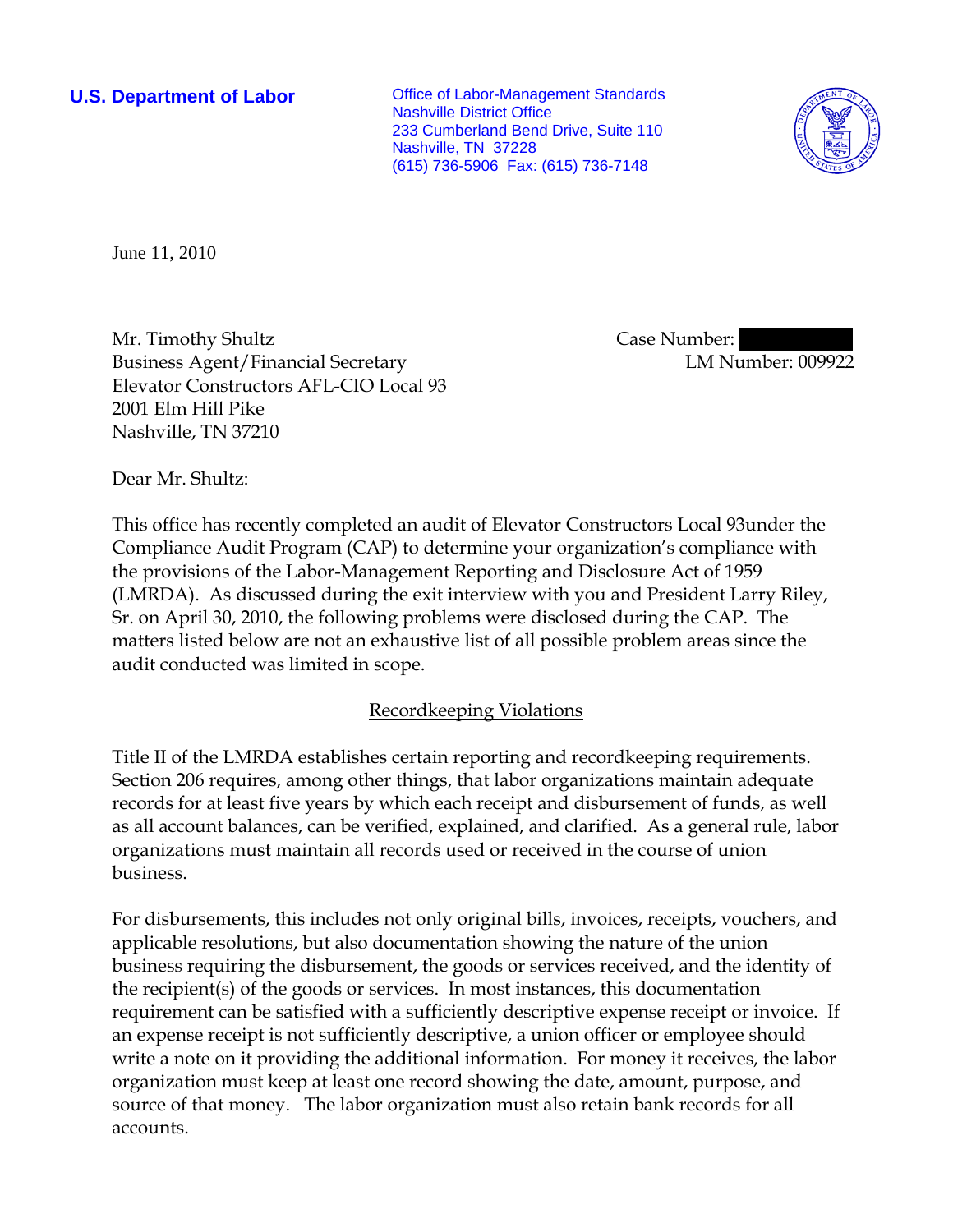The audit of Local 93's 2009 records revealed the following recordkeeping violations:

1. Information not Recorded in Meeting Minutes

During the audit, Mr. Shultz advised OLMS that the membership authorized the purchase of a new laptop computer, printer, and security software for the local, and the purchase of gift cards and other prized for the local's picnic at the April, 2009 membership meeting. Article XII, Section 3 of the Local Constitution and Bylaws requires that the funds of the local only be expended after a vote of the membership authorizing the expenditure. However, the minutes of the meeting do not contain any reference to those issues. Minutes of all membership or executive board meetings must report any disbursement authorizations made at those meetings.

2. Disposition of Property

Local 93 did not maintain an inventory of gift cards and other property it purchased for and gave away during the union's picnic. The union must report the value of any union property on hand at the beginning and end of each year in Item 28 of the LM-2. The union must retain an inventory or similar record of property on hand to verify, clarify, and explain the information that must be reported in Item 28.

Based on your assurance that Local 93 will retain adequate documentation in the future, OLMS will take no further enforcement action at this time regarding the above violations.

# Reporting Violations

The audit disclosed a violation of LMRDA Section 201(b), which requires labor organizations to file annual financial reports accurately disclosing their financial condition and operations. The Labor Organization Annual Report (Form LM-2 / LM-3) filed by Local 93 for fiscal year ending Month DD, 20YY, was [deficient in that or deficient in the following areas:

1. Disbursements to Officers (LM-3)

Local 93 did not report the names of some officers and the total amounts of payments to them or on their behalf in Item 24 (All Officers and Disbursements to Officers). The union must report in Item 24 all persons who held office during the year, regardless of whether they received any payments from the union.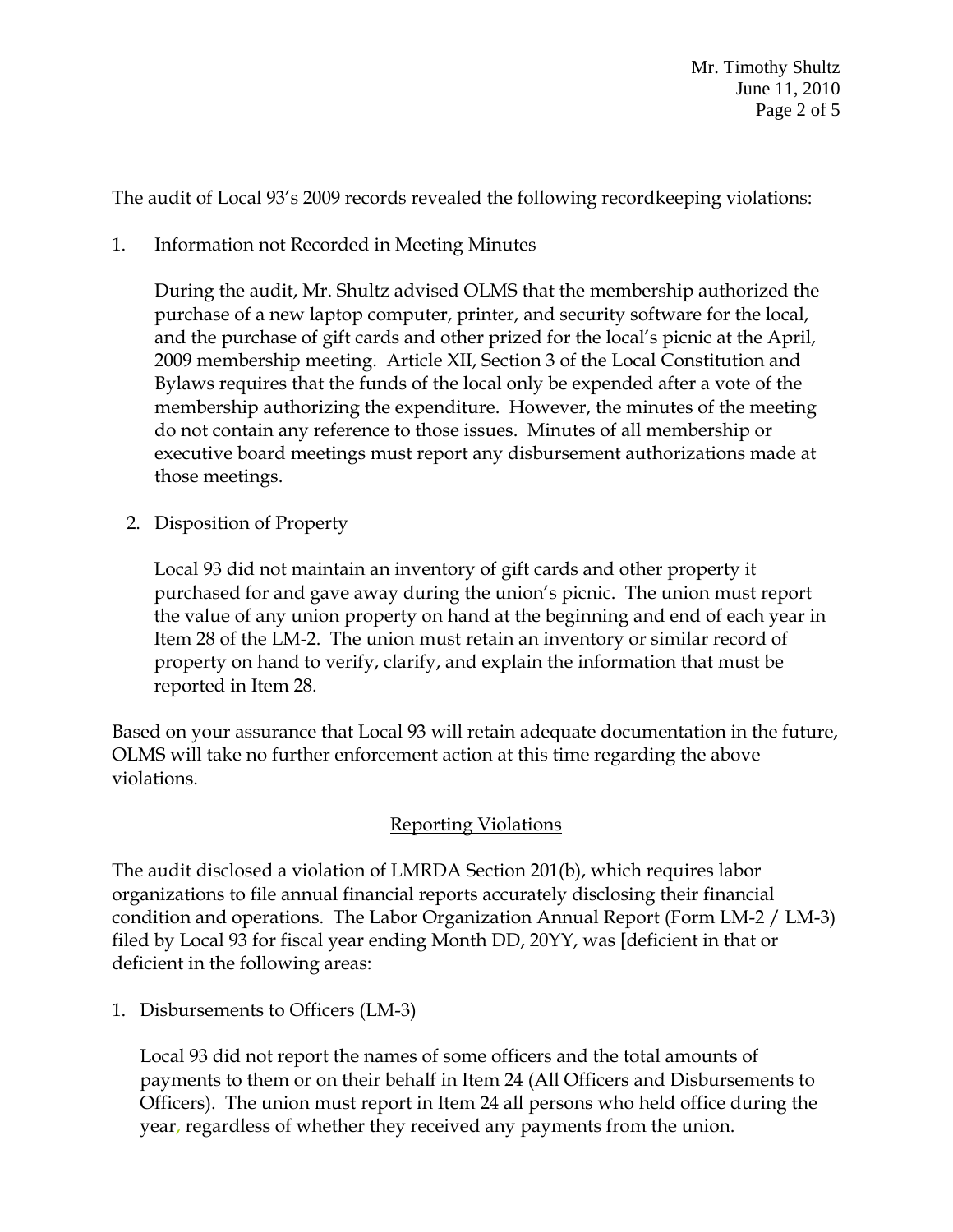Mr. Timothy Shultz June 11, 2010 Page 3 of 5

The union must report most direct disbursements to Local 93 officers and some indirect disbursements made on behalf of its officers in Item 24. A "direct disbursement" to an officer is a payment made to an officer in the form of cash, property, goods, services, or other things of value. See the instructions for Item 24 for a discussion of certain direct disbursements to officers that do not have to be reported in Item 24. An "indirect disbursement" to an officer is a payment to another party (including a credit card company) for cash, property, goods, services, or other things of value received by or on behalf of an officer. However, indirect disbursements for temporary lodging (such as a union check issued to a hotel) or for transportation by a public carrier (such as an airline) for an officer traveling on union business should be reported in Item 48 (Office and Administrative Expense).

2. Failure to File Bylaws

The audit disclosed a violation of LMRDA Section 201(a), which requires that a union submit a copy of its revised constitution and bylaws with its LM report when it makes changes to its constitution or bylaws. Local 93 amended its constitution and bylaws in 2009, but did not file a copy with its LM report for that year.

Local 93 has now filed a copy of its constitution and bylaws.

I am not requiring that Local 93 file an amended LM report for 2009 to correct the deficient items, but Local 93 has agreed to properly report the deficient items on all future reports it files with OLMS.

# Other Violations

The audit disclosed the following other violations:

1. Inadequate Bonding

The audit revealed a violation of LMRDA Section 502 (Bonding), which requires that union officers and employees be bonded for no less than 10 percent of the total funds those individuals or their predecessors handled during the preceding fiscal year.

The audit revealed that Local 93's officers and employees were not bonded for the minimum amount required at the time of the audit. However, the union obtained adequate bonding coverage and provided evidence of this to OLMS during the audit. As a result, OLMS will take no further enforcement action regarding this issue.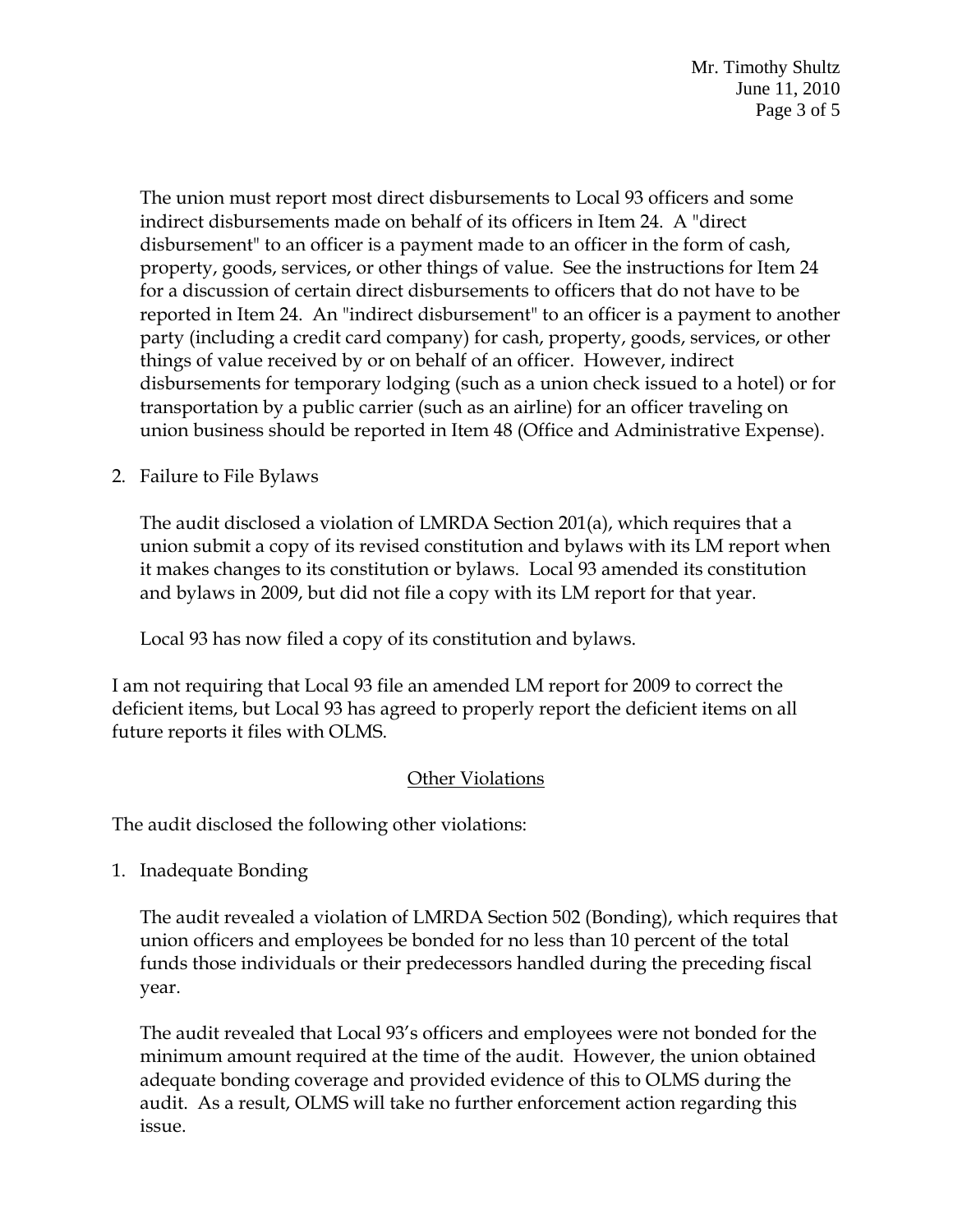Mr. Timothy Shultz June 11, 2010 Page 4 of 5

#### 2. Gifts to Members

During the audit, Mr. Shultz advised OLMS that the union made a monetary donation in the amount of \$80.00 to a member whose family member had passed away. Article XII, Section 4 requires when voting on the expenditure of union funds, the Local is prohibited from directly or indirectly making donations or gifts to union members.

### Other Issues

#### 1. Duplicate Receipts

Members of Local 93 pay dues directly to the union. Mr. Shultz records dues payments in the union's receipts journal, but he does not issue receipts to dues payers. OLMS recommends that Local 93 use a duplicate receipt system where the union issues original pre-numbered receipts to all members who make payments directly to the union and retains copies of those receipts. A duplicate receipt system is an effective internal control because it ensures that a record is created of income which is not otherwise easily verifiable. If more than one duplicate receipt book is in use, the union should maintain a log to identify each book, the series of receipt numbers in each book, and to whom each book is assigned.

2. Single Signature on Checks

During the audit, Mr. Shultz advised that it is Local 93's practice to have a single signature on all union checks. A two signature requirement is an effective internal control of union funds. Its purpose is to attest to the authenticity of a completed document already signed. OLMS recommends that Local 93 review these procedures to improve internal control of union funds.

I want to extend my personal appreciation to Elevator Constructors Local 93 for the cooperation and courtesy extended during this compliance audit. I strongly recommend that you make sure this letter and the compliance assistance materials provided to you are passed on to future officers. If we can provide any additional assistance, please do not hesitate to call.

Sincerely,

|| |||| ||||||||| Supervisory Investigator